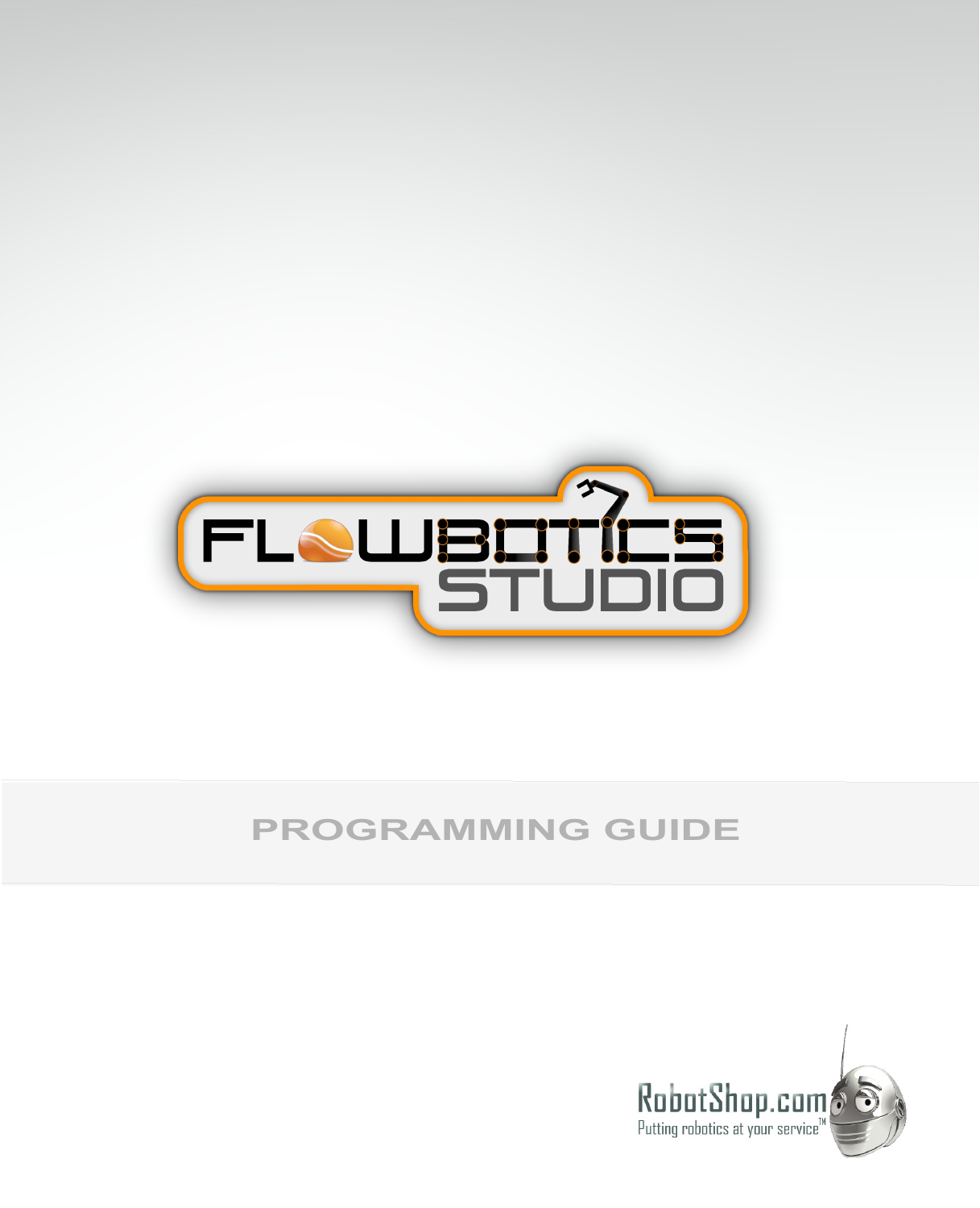| CHAPTER 1        | 1 Introduction              |   |  |
|------------------|-----------------------------|---|--|
|                  |                             |   |  |
| <b>CHAPTER 2</b> | 2 Getting Started           | 5 |  |
|                  |                             |   |  |
|                  |                             |   |  |
| <b>CHAPTER 3</b> | 3 The User Programming Area |   |  |
|                  |                             |   |  |
|                  |                             |   |  |
|                  |                             |   |  |
|                  |                             |   |  |
|                  |                             |   |  |
|                  |                             |   |  |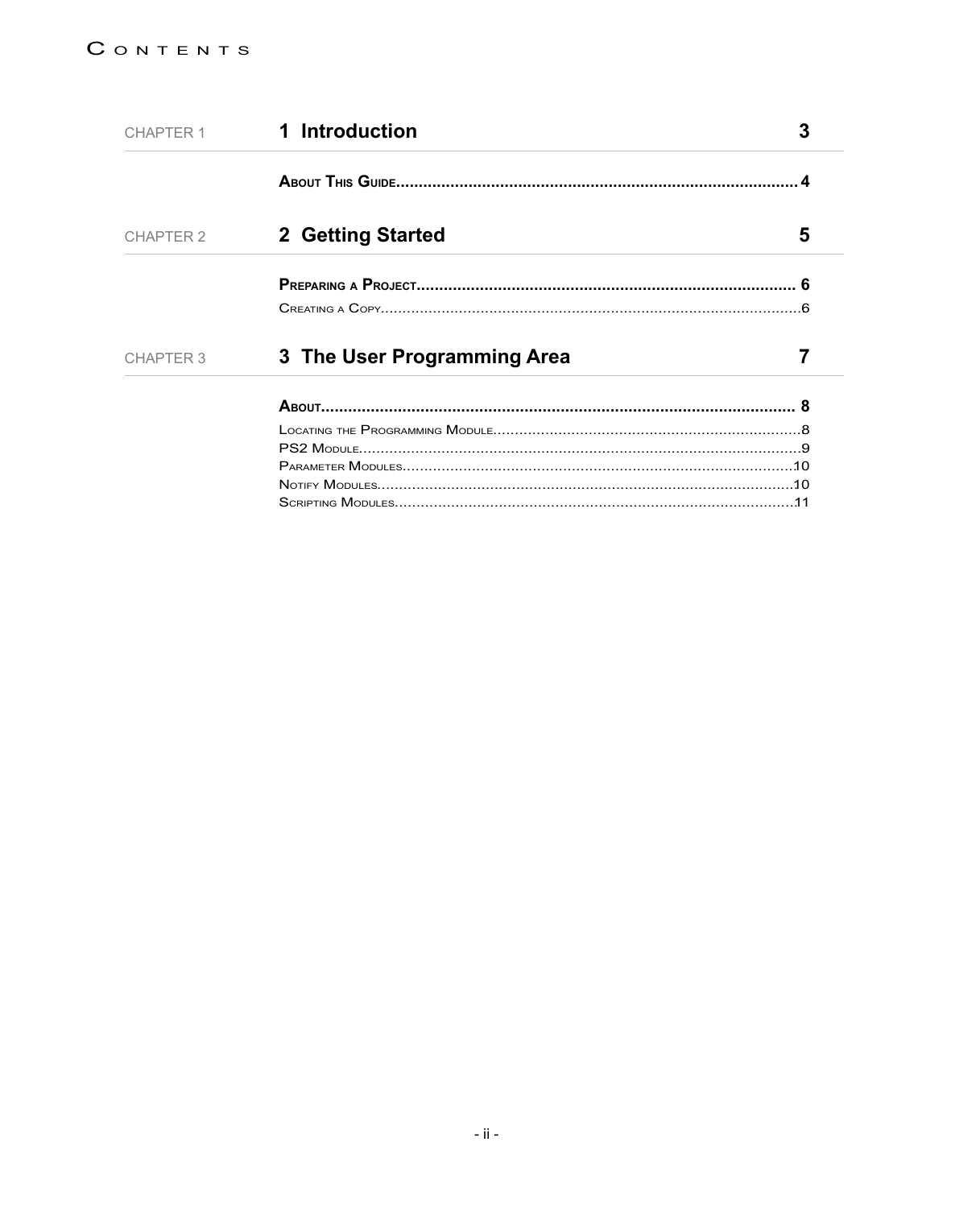# $\mathbb I$  Introduction

**GOING BEYOND SEQUENCING**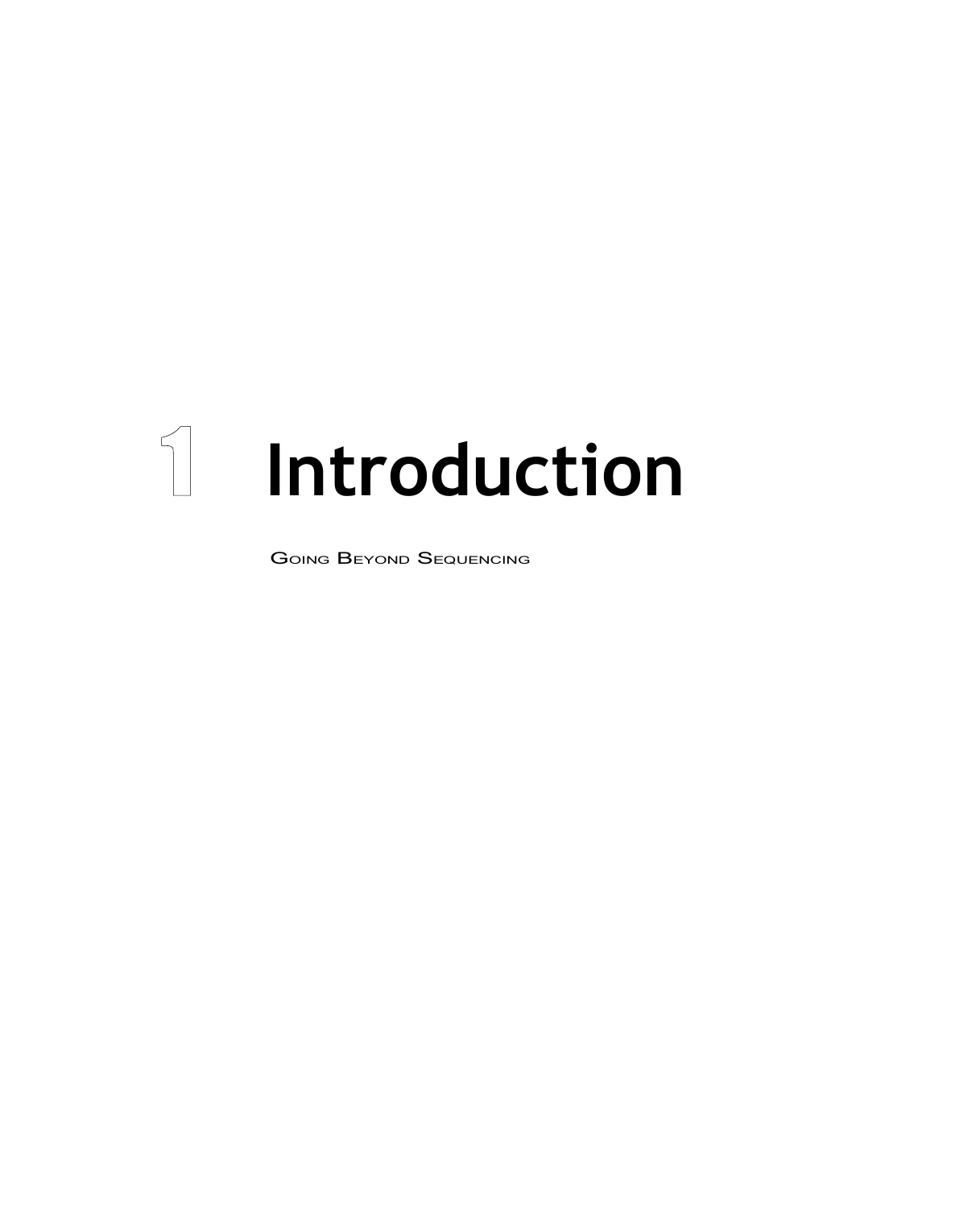## **About This Guide**

Before reading this guide you should read the guide for at least one of the projects. In those guides you'll learn how to use the sequencer and see how to create patterns of movement.

To give your robot a bit more intelligence you need to apply a bit of programming and allowing it to respond to external input that extends beyond just pressing the Play button.

In this guide we'll describe how you can make your robot respond to external stimuli such as controllers or inputs on the SSC-32 board.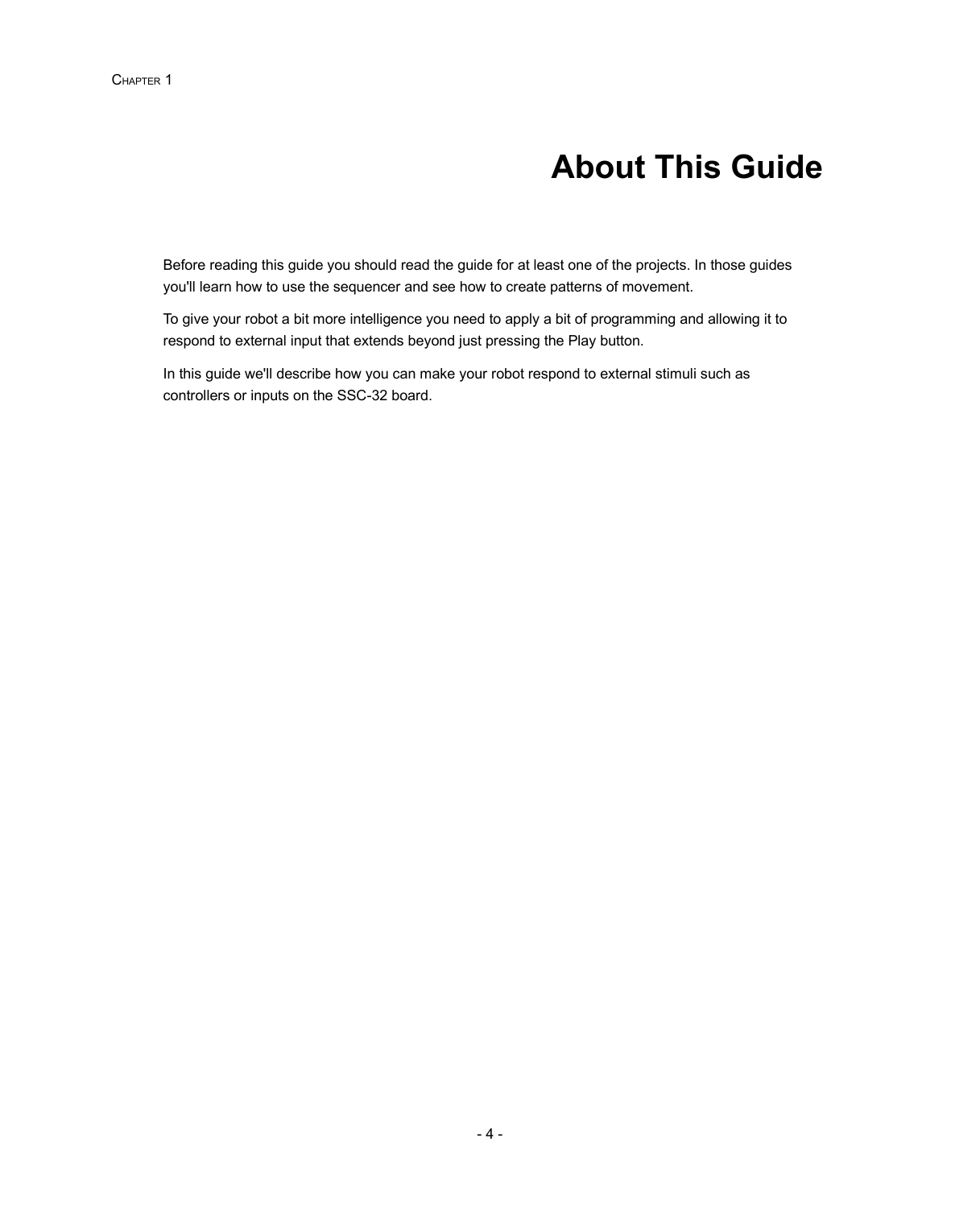

PREPARING TO EDIT <sup>A</sup> PROJECT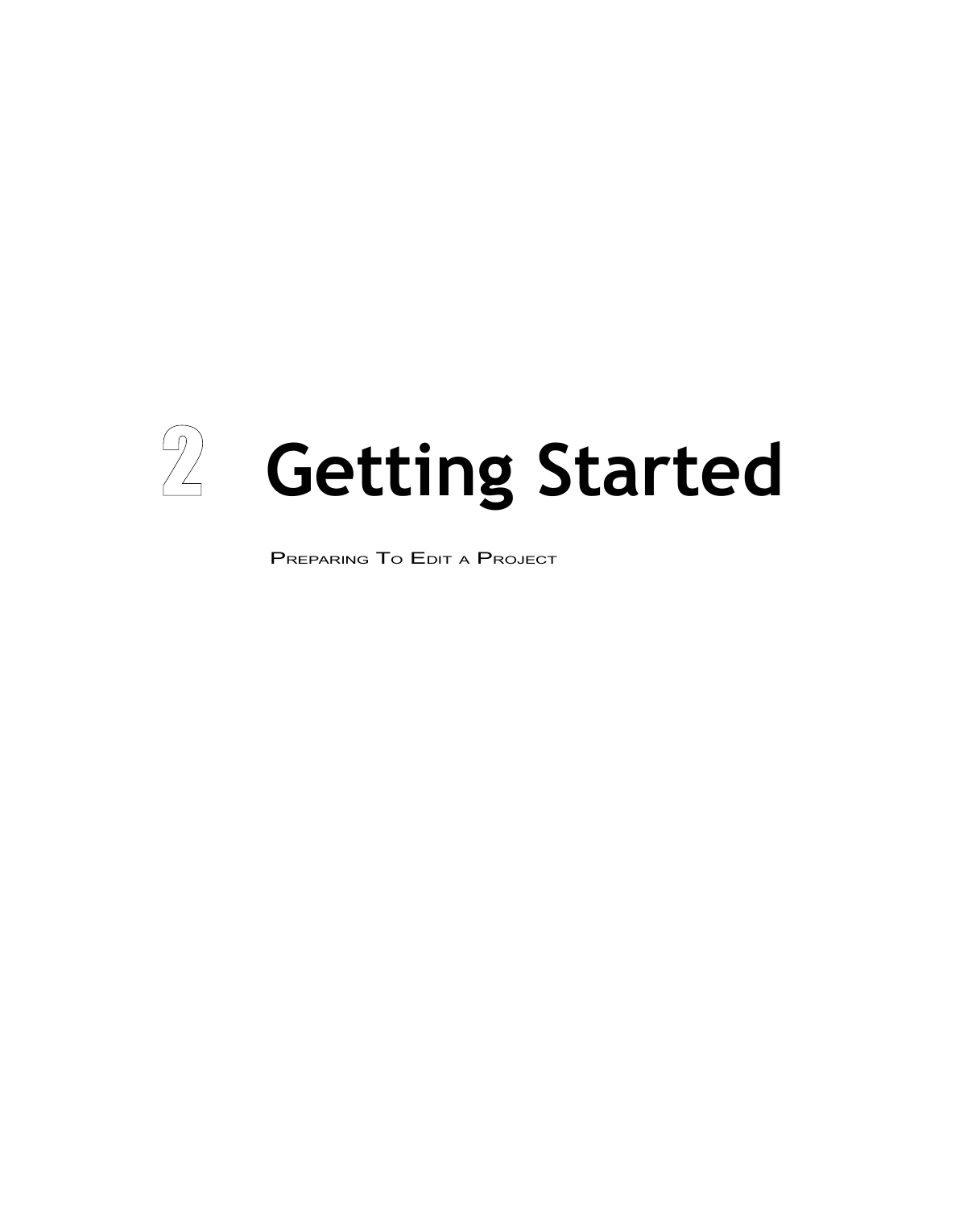## **Preparing a Project**

To do any kind of programming with the project you'll need to use the FlowStone editor. You will recall from the FlowBotics studio guide that you can edit a project by going to the Project Browser, selecting the project and clicking on the Edit Selected button on the toolbar.

#### **Creating a Copy**

Before you do this you'll need to duplicate the project as the original is locked. By duplicating the project you make your own copy that you can modify.

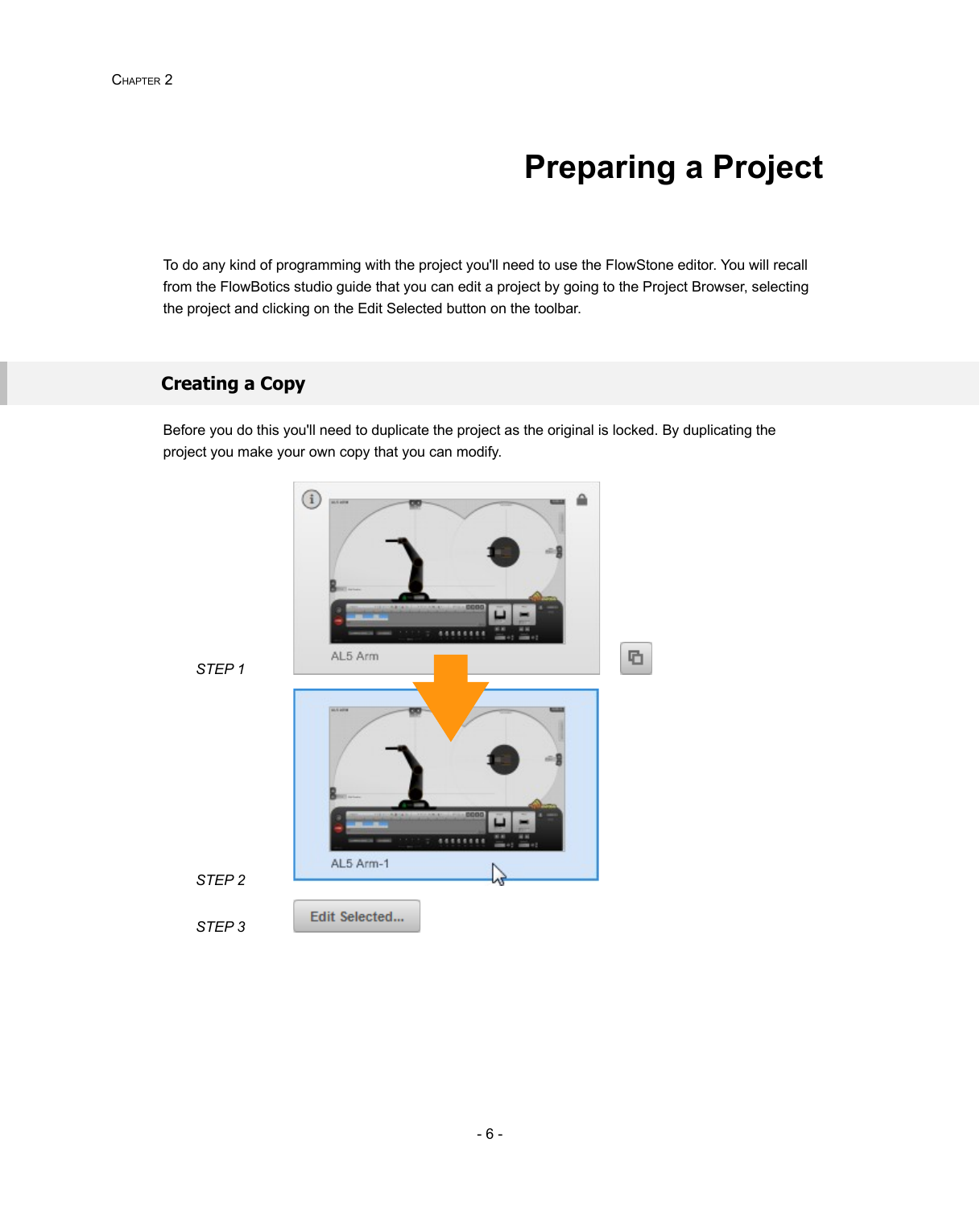THE USER PROGRAMMING AREA

## $\frac{1}{\sqrt{2}}$ **The User** Programming **Area**

**ADDING INTELLIGENCE**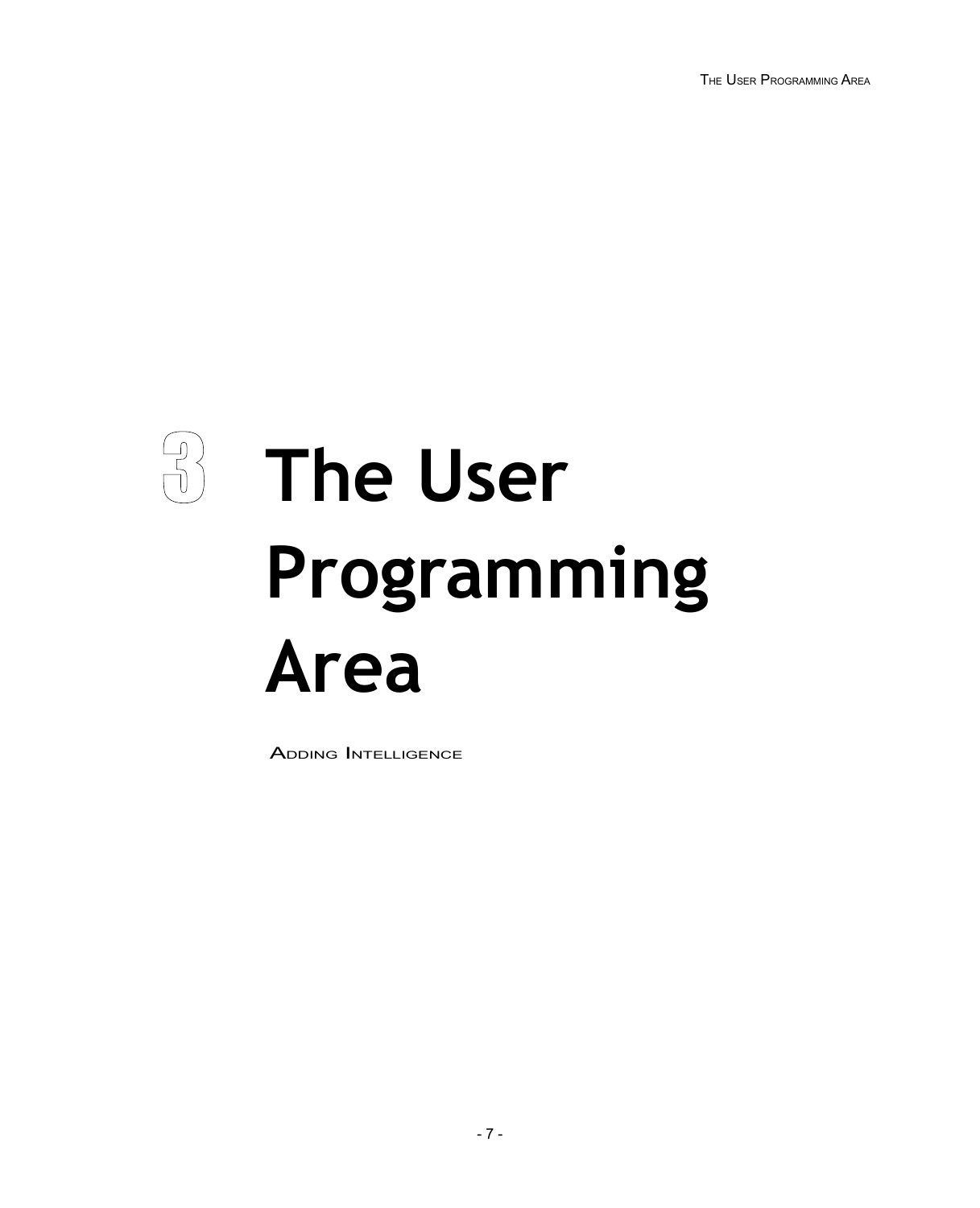## **About**

Once you're in the editor you could edit the project and change it to do exactly what you want. This is one of the great benefits of the projects being built with FlowStone.

However, if you're just starting that's quite a big step to take so to help you find your feet we have created a simplified user programming area. It's worth reading the short FlowStone in a Nutshell section of the FlowBotics Studio guide before you continue so you're familiar with some of the terminology.

#### **Locating the Programming Module**

To navigate to the user programming area double click on the main module of the project. This will take you one level down. You should now see a small module lat the top labelled 'User Programming'. Double-click on the User Programming module to go inside



Here you can add an array of supported hardware from digital interfaces, games controllers, sensors etc. You will see that there are already some examples in here of how to control this project. You can use these as a basis to create your own program to control your robot.

There is a PS2 Games controller module, some Scripting Modules, Parameter Modules and Notify Modules.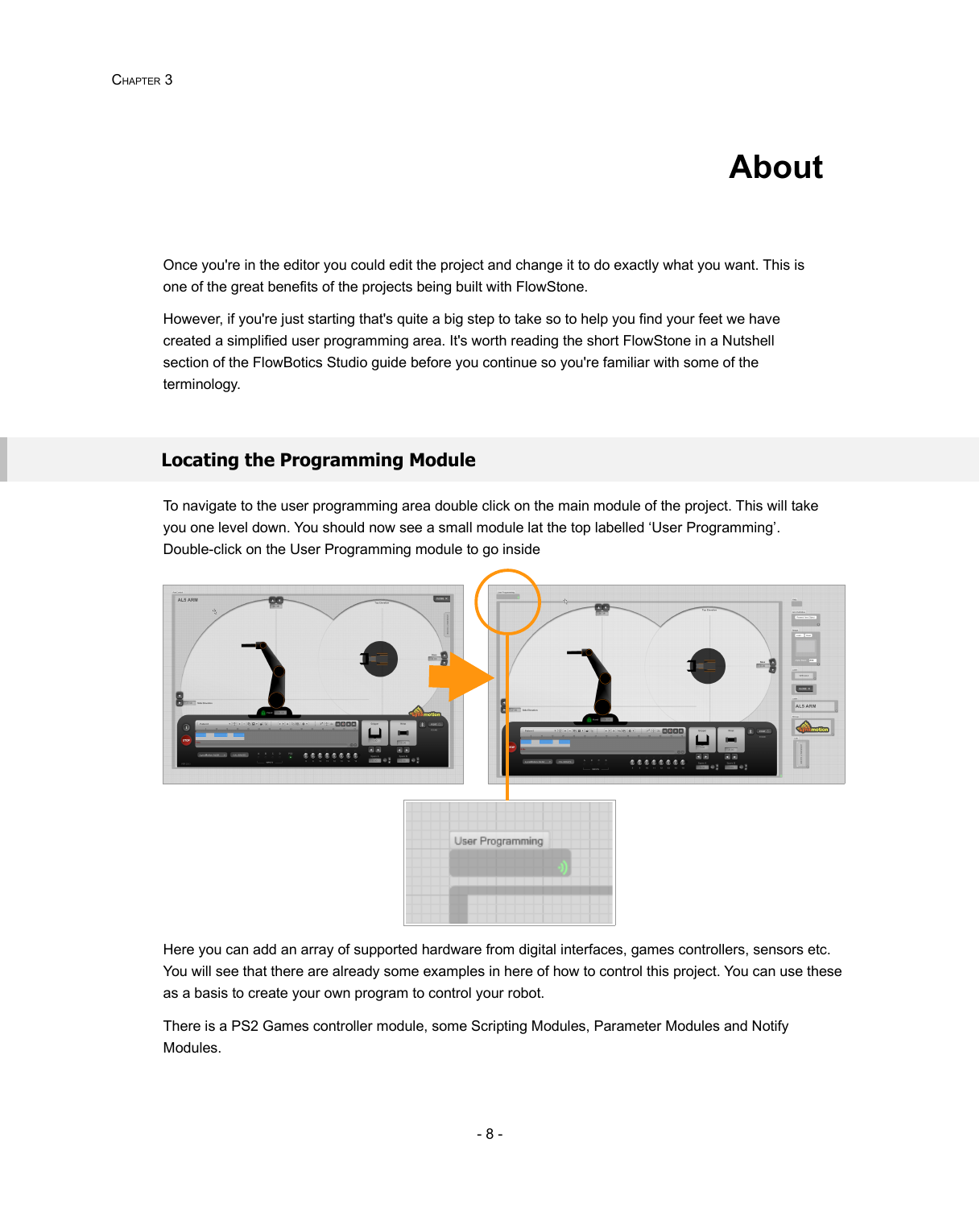#### **PS2 Module**

The PS2 module connects to the LynxMotion PS2 USB games controller and provides you with various inputs coming from the PS2 controller.

Go inside the module and you'll see how it is defined. If you have a controller connected before opening the project then the module is set up to connect to the controller automatically on opening. If not then plug in your controller and click the red Trigger Button.



FlowStone has built in support for other controllers including Xbox and Wii. You can find these in the Toolbox to the left of the editor window. See the FlowStone manuals for more information on these.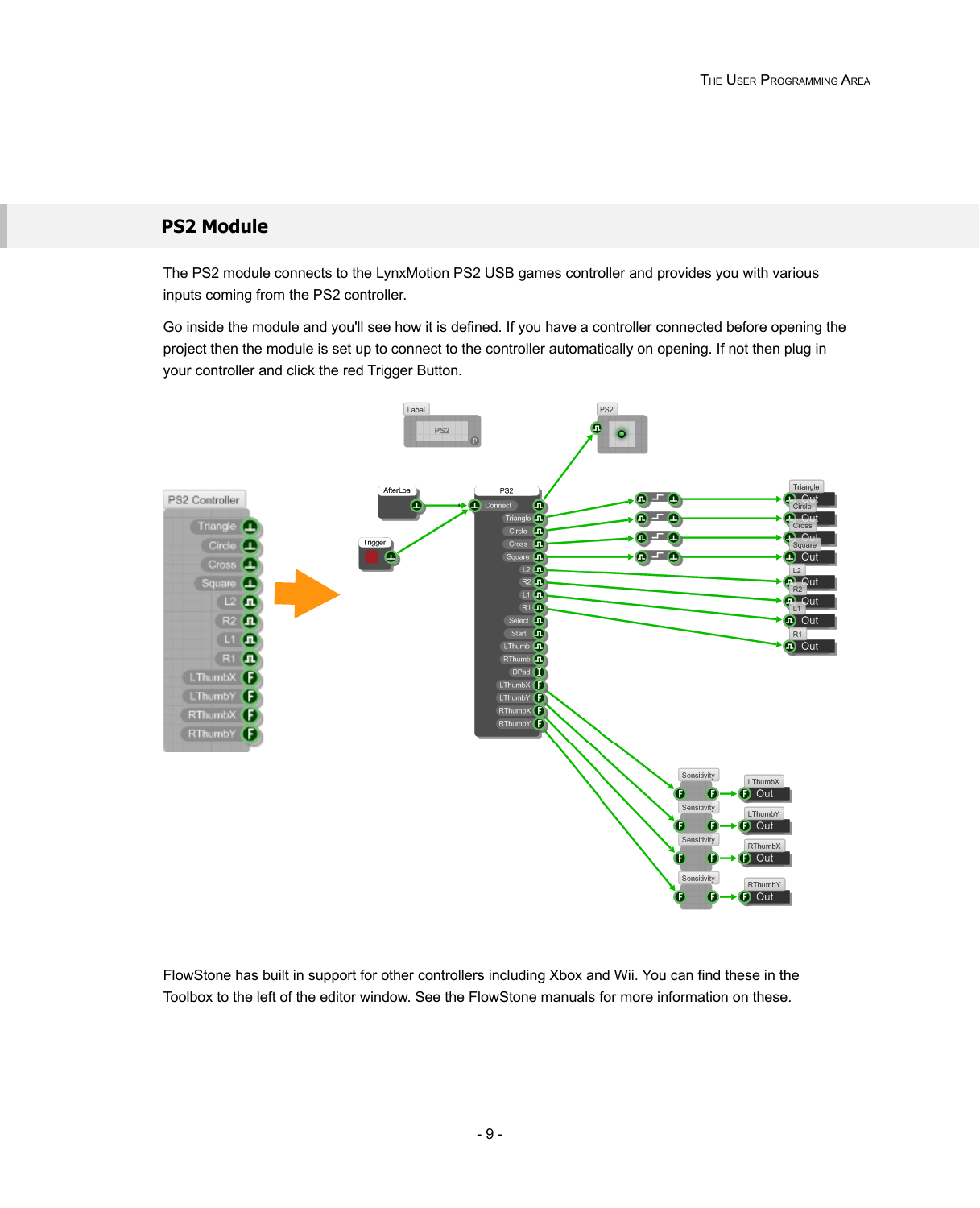#### **Parameter Modules**

These are modules we have created to give you easy access to the underlying parameters for each robot project. They have a drop down menu to select the parameter to be changed. They can either be triggered by an input or set a specific value depending on the function.

The module below is from the AL5 Arm project. You can see that this allows you to change the various arm parameters by nudging them up or down.

| Param: ToggleLoc | ⊽                         |  |  |
|------------------|---------------------------|--|--|
|                  | ArmUp                     |  |  |
|                  | ArmDown                   |  |  |
|                  | ArmLeft                   |  |  |
|                  | ArmRight                  |  |  |
|                  | HandUp                    |  |  |
|                  | HandDown                  |  |  |
|                  | WristClockwise            |  |  |
|                  | <b>WristAnticlockwise</b> |  |  |
|                  | GripClose                 |  |  |
|                  | <b>GripOpen</b>           |  |  |
|                  | <b>BaseClockwise</b>      |  |  |
|                  | <b>BaseAnticlockwise</b>  |  |  |
| ✓                | ToggleLockHand            |  |  |

#### **Notify Modules**

These are also modules that we created just for the FlowBotics Studio pre-built projects. They feed back information from the sequencer state or the state of the four SSC-32 inputs. There is a drop down list to select the parameter you want to respond to.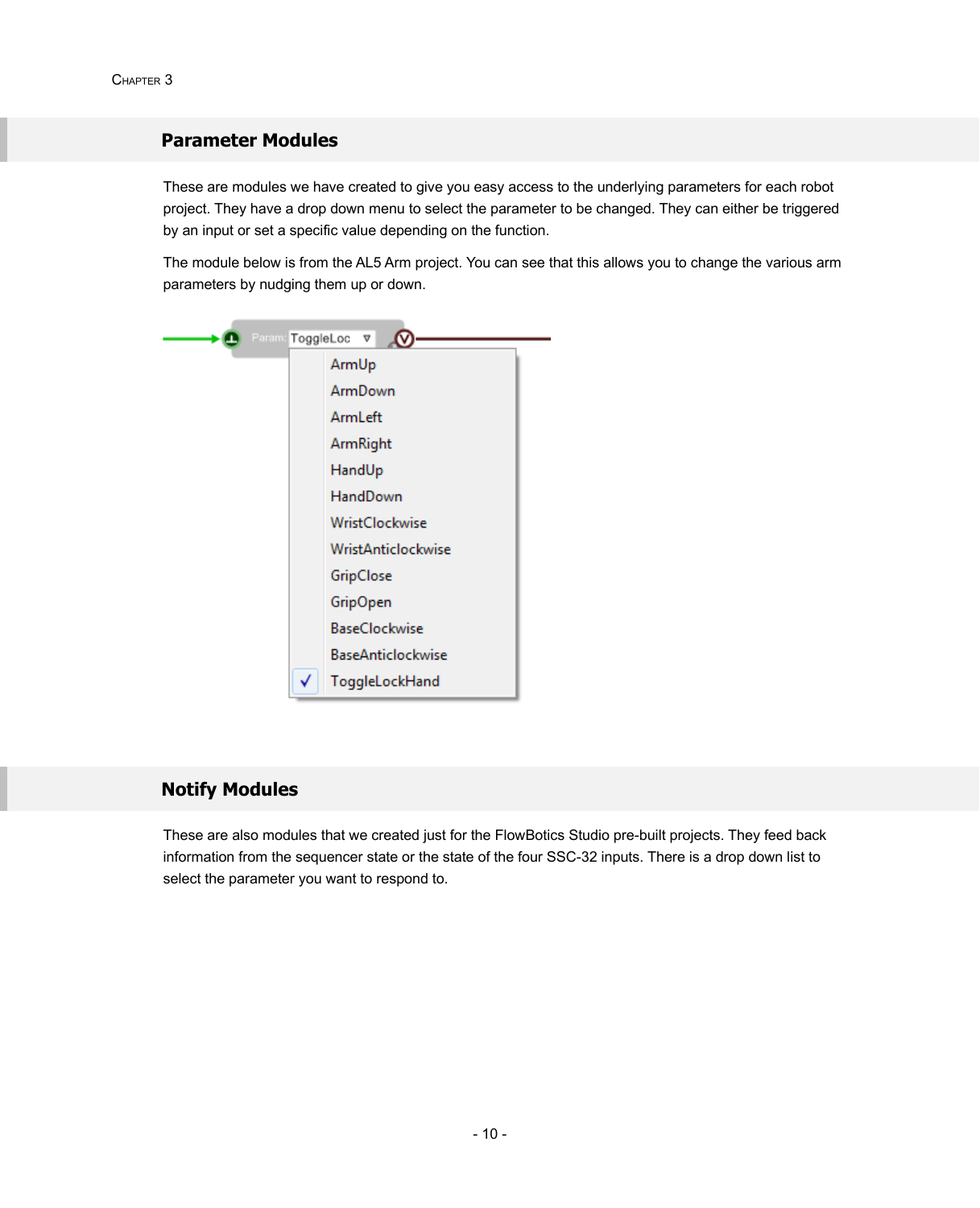The module below shows one of these modules and the 6 options we've set up for you to choose from.



#### **Scripting Modules**

These modules contain simplified Ruby scripts (Ruby is a text based programming language inside FlowStone – see the FlowStone user manual for more details). These scripts can send out messages to the sequencer to tell it what to do next. For example you can control the Playback state, jump to a pattern or change the speed or loop mode.

#### **Sequencer Command List**

| play                                                                                    | stop     | reset |  |  |  |  |
|-----------------------------------------------------------------------------------------|----------|-------|--|--|--|--|
| loopfalse                                                                               | looptrue |       |  |  |  |  |
| goto{pattern name} - e.g gotoWalk or gotoCrouch where Walk and Crouch are pattern names |          |       |  |  |  |  |
| $speed(0.25, 0.5, 1, 2, or 4) - e.g. speed0.25$ or speed4                               |          |       |  |  |  |  |
| speedUp                                                                                 |          |       |  |  |  |  |
| speedDown                                                                               |          |       |  |  |  |  |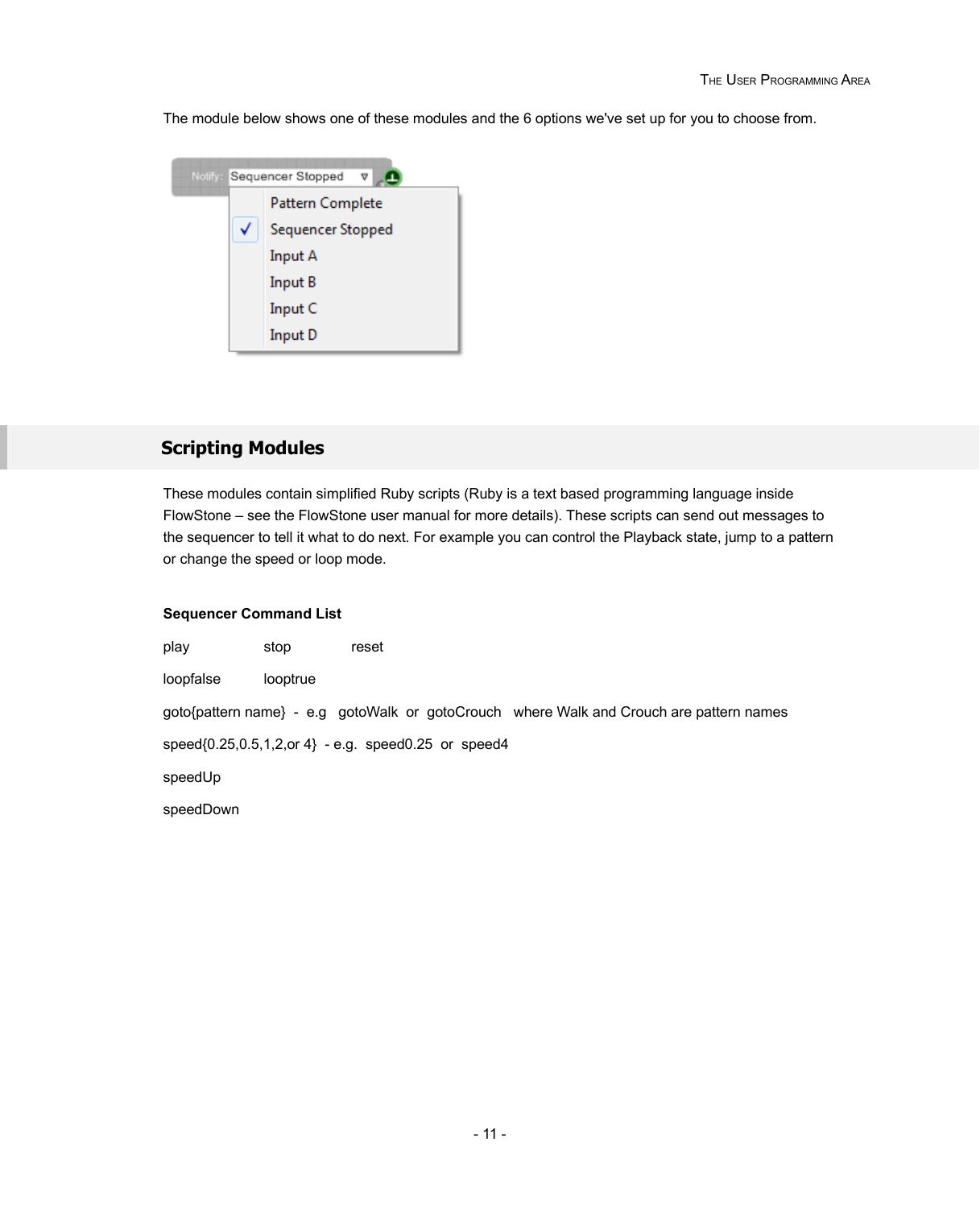#### CHAPTER 3

#### **Example Script**

Here's a simple example script for you to see how this all works.



The red component is a Ruby component. On the left edge of the component the green circles are the inputs. These could come from a games controller like the PS2 or an input form a sensor or IO board or just a simple software button.

These inputs are labelled: Start, Stop, PatternComplete & SequencerStopped. The names are then used to reference which input has been triggered.

For example, the statement **if i == "Start"** will run the code in that section once the Start input has been triggered.

You then then see some **output** statements. These send the required sequencer commands to the 'sequencer' output on the right-hand side of the module.

For example, the statement **output 'sequencer',"stop"** stops the sequencer.

The subsequent statements set the playback speed to 2 ("speed2"), turn off the looping ("loopfalse"), selects the pattern 'Home' ("gotoHome") and starts playing that pattern ("play").

You will also see an **@state** variable, this is used to tell the script what state it is currently in. For example, **@state = :Playing**